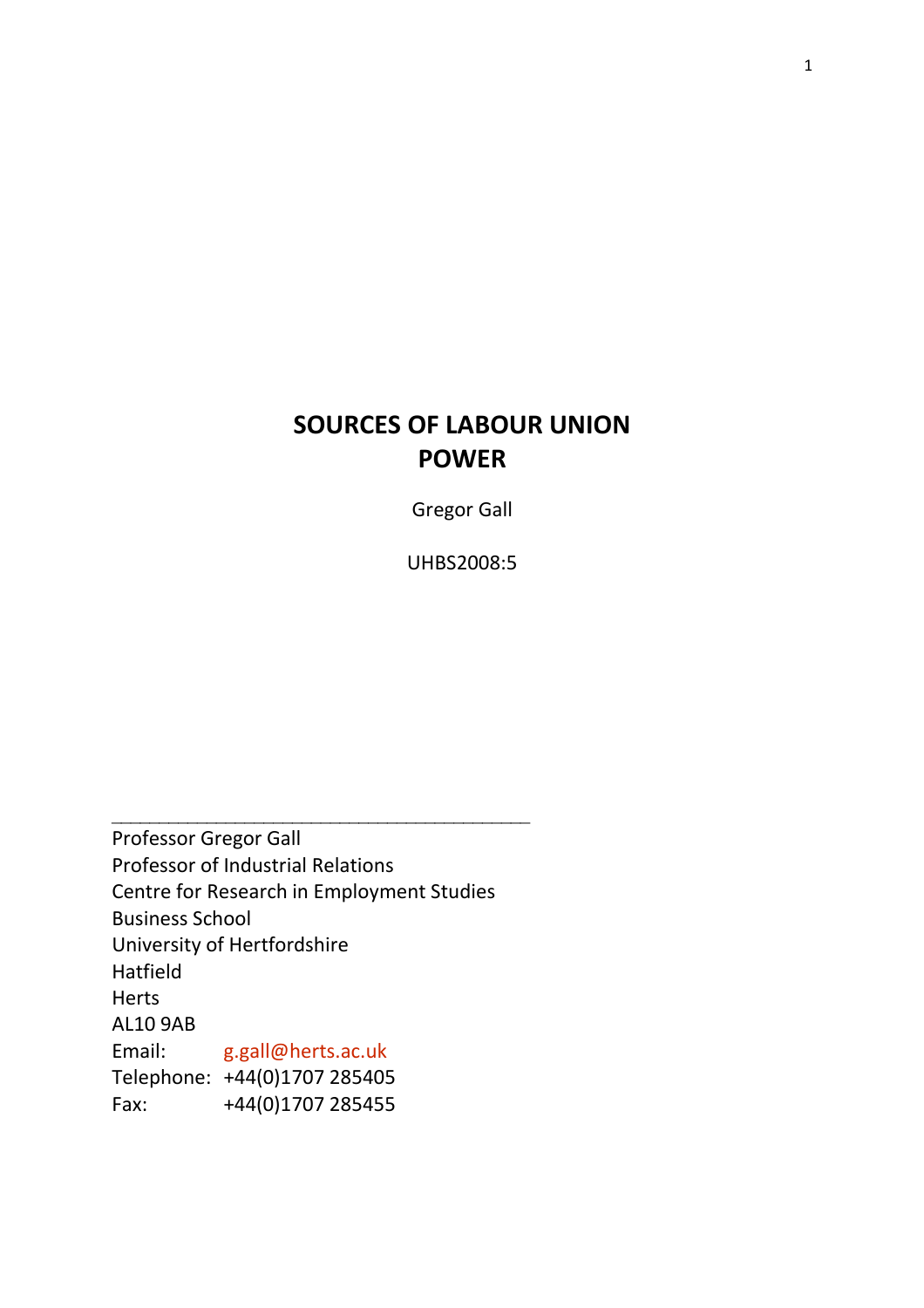# SOURCES OF LABOUR UNION POWER

Professor Gregor Gall,

# Abstract

It is beyond contention that the power of organised labour in Britain has witnessed a marked fall in the last thirty years. Attempts to rebuild that powerbase in a world of neo-liberal globalisation and the ascendancy of employer power means that it is time to go back to basics to try to understand the theoretical sources of labour union power. Using a simple three-fold schema developed by Eric Batstone as a starting point, this paper assesses the issues of creating and exercising collective mobilisation. The potential to realise the possibilities are then discussed through the putting forward of a number of proposals for discussion.

Keywords: workers, unions, collective power, creating leverage

The University of Hertfordshire has been recognised as the exemplar of a business-facing university. The Business School employs approximately 200 academic staff in a state-of-theart teaching and learning environment located in Hatfield Business Park. It offers 17 undergraduate degree programmes, 21 postgraduate programmes and there are about 80 research students, mostly working at doctoral level.

Business School staff are active in research in numerous areas, including complexity theory, institutional economics, the creative industries, employment studies, finance, accounting, statistics and management science.

http://perseus.herts.ac.uk/uhinfo/schools/business/homepage.cfm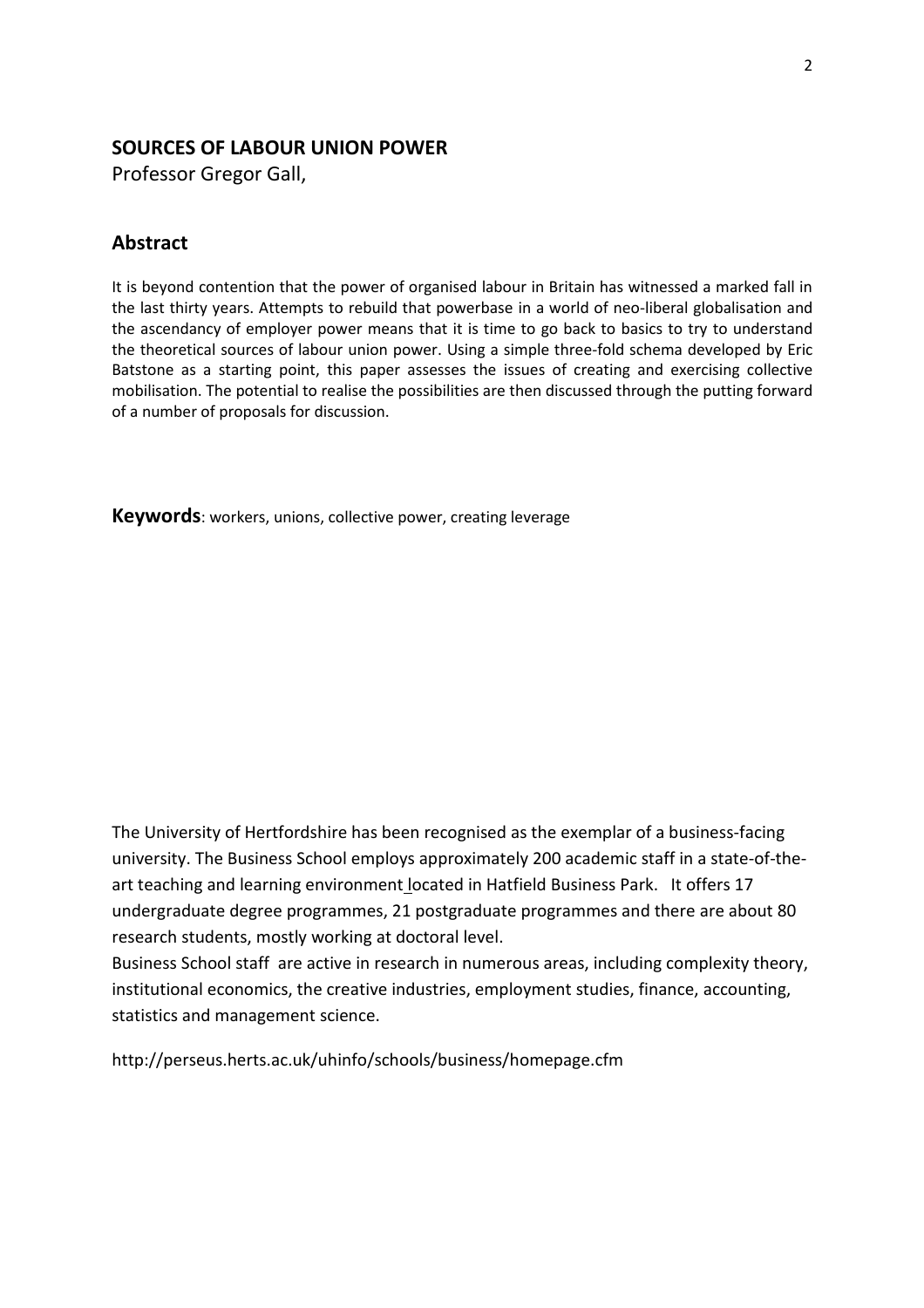#### **Introduction**

 $\overline{a}$ 

To use Carter Goodrich's phrase from the title of his book published in 1920, the 'frontier of control', whether defined in wide or narrow terms, has been pushed back by employers over the last thirty years. They, the employers, aided by the state, have pushed the 'frontier of control' back in terms of reducing workers' control and increasing their own control of the organisation of work and employment. A narrow definition of the 'frontier of control', as Goodrich used it, concerns the regulation of the workplace in the workplace. A wider definition of the 'frontier of control' concerns regulation of the workplace and those processes that affect it both in and beyond the workplace (i.e. the market and society). What the 'frontier of control' essentially concerns is power and the relations of power between capital and labour and their representatives. Sometimes, power, particularly employers' power, becomes institutionalised in the form of legal and quasi-legal regulation. Other times, it is of a more brutal, direct nature like the ability to hire and fire.

Given that workers' power through labour unionism<sup>1</sup> has been pushed back so far, it is useful to look at the sources of workers' power in order to try to begin to understand how workers' power can be rebuilt and reasserted. Power can be best understood as the ability of one party to impose sanctions upon another party in order to gain its will or benefits for itself where the other party is unwilling to acquiesce. In a power struggle, each party will make an implicit study of the feasibility of winning and a cost-benefit analysis of doing so. This suggests that for any party, the contextual conditions of power and resources may lead them not to always or even single-mindedly pursuing some of their (higher) goals because although they may win the costs are so large that the victory is pyrrhic.

Workers' power is derived from three basic sources: the ability to disrupt the production, distribution and exchange of goods and services, scarcity of labour and political influence (Batstone 1988). The first source of potential power comes from workers being located at points of production, distribution and exchange. The second comes from workers being able to act collectively in the labour market, while the third comes from workers establishing their own collective political agency. Mobilisation is the act of pursuing goals using these three sources to secure goals. In all of these, solidarity between workers for instrumental or political reasons is also an important dimension (see later). By contrast, employer power is derived from their economic, ideological and political resources. The first refers to their ownership of the means of production, distribution and exchange, the second, the production and social reproduction of ideas which support the status quo of capitalism and the conditions of accumulation under it, and the third the support of the state and political institutions like parliament in the maintenance of capitalism and the conditions of accumulation under it.

This paper will examine the fundamental and contingent nature of these three sources of workers' power in order to inform a discussion about how labour unions can increase their leverage over employers, government and other relevant actors in the present period. Throughout, it is worth bearing in mind that intelligence about bargaining opponents is vital so that informed choices can be made about what kind of leverage to exercise, when and how and in what proportion. It's not simply

 $1$  The term 'labour' union is used in recognition that most major unions are no longer 'trade' but general unions where many 'trades' and none are submerged within a general union or where trades no longer have such significance in qualitative or quantitative terms.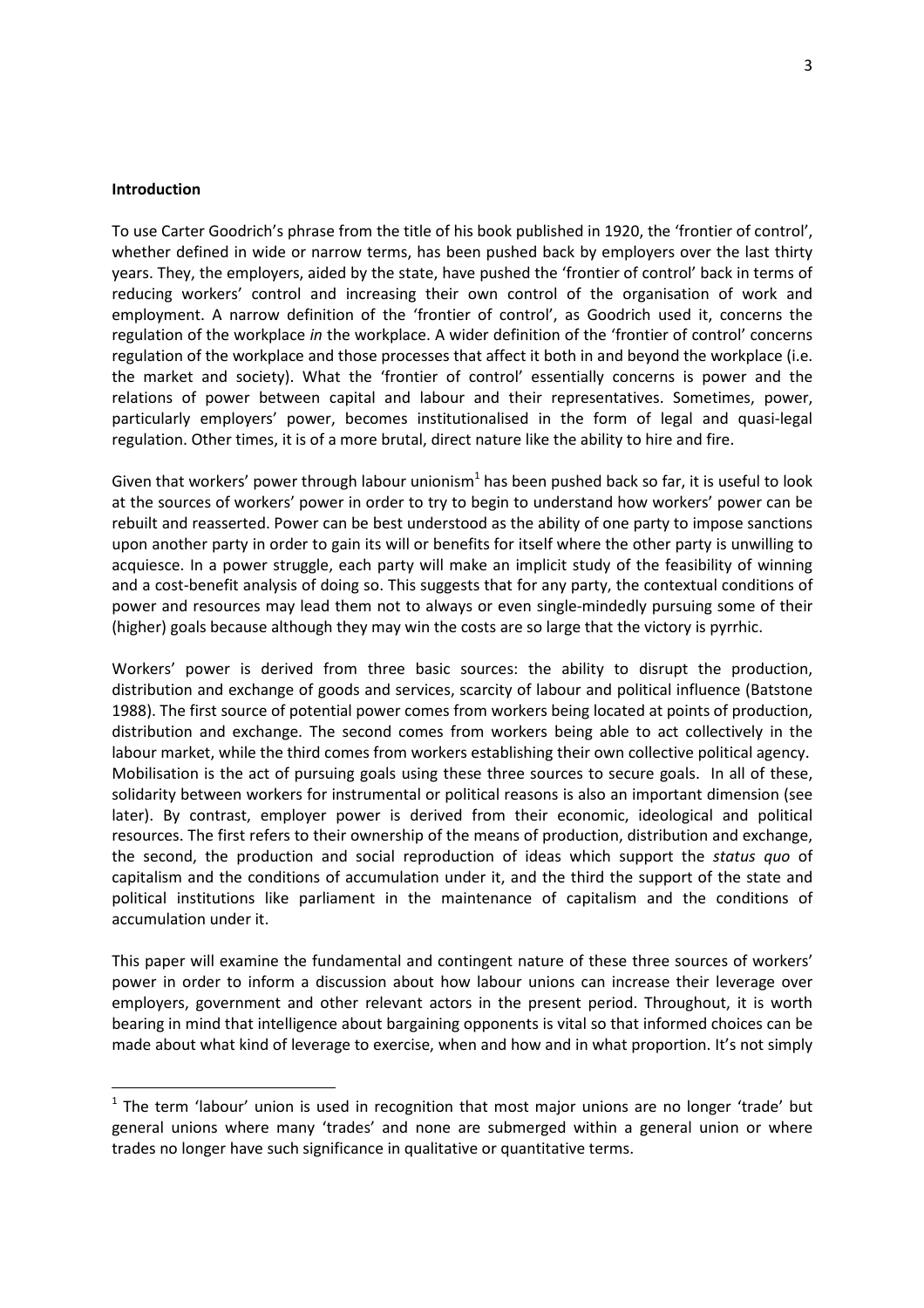a case of avoiding unnecessarily taking a sledgehammer to crack a nut, but more a case of understanding that when an employer feels fundamentally threatened by a union's action that this can result, on the employer's part, in either submission or their casting aside any rationality of costs to be incurred so as to defeat the union.

#### Disruptive Capacity

The starting point for any discussion of disruptive capacity is an acknowledgement that workers must be dissatisfied with conditions of work, that is, have grievances which they wish to have resolved (sic). For there to be actionable grievances, workers must identify the cause of the grievance, the party responsible for creating the grievance and the actor capable of correcting the grievance. However, unions can play a part in grievance development by the way they both follow and lead workers' consciousness through attitudinal restructuring, giving ideological sustenance to oppositionalism and so on. Essentially, they can help 'frame' issues as grievances and certain issues as grievances by calling attention to them, who is responsible for their creation, which actor can resolve the grievance, and by what means.

That said, all workers have the capacity to disrupt the production, distribution and exchange of goods and services but all workers are not equal in this capacity. This general statement is true regardless of whether the workers are unionised or not, or well unionised or not, and regardless of which sector of the economy the workers work within. The veracity of this general statement stems from the recognition that workers' disruptive power is present in the reliance of the employing organisation upon workers for their labour to carry out the employing organisation's tasks. Consequently, the withdrawal of labour or the withdrawal of cooperation can then have enormous implications for the employing organisation in regard of carrying out its primary purposes.

However, disruptive capacity varies across time and space for different groups or types of workers. Thus, the general disruptive power of all workers is related to the state of product markets  $$ essentially the level of demand for goods and services and their availability (supply) from other sources. These considerations of demand and supply vary across time – for example, from one year to the next. And, although any one group of workers within the integrated production or delivery of a good or service can stop or slow down this system of operation by withdrawing their labour or cooperation, it also has to be recognised that some workers occupy more strategic positions in these systems than others. So, whilst the withdrawal of one group's labour can stop or halt others up or down stream of themselves, some groups can have much greater impacts. For example, maintenance or software engineers are needed to keep whole systems going rather than just parts of the system going. Alternatively, if one group at the start of the process withdraws their labour or cooperation, little can then happen downstream of them. This can be contrasted with the scenario of a nearly finished good or service as a result of the withdrawal of cooperation by the last group of workers in the production/delivery process. The salience of this contrast lies in the different contexts in which the former or latter scenarios may create more or less leverage over the employer depending on the size and scale of the bottleneck created.

One further aspect is salient here. Different employing organisations – particularly, private sector profit-orientated organisations – have different propensities for creating what is called 'economic rent' depending on the sector they operate in, their market share and so on. In other words, some employing organisations have more or less scope to increase terms and conditions of employment should they be subject to pressure to do so. Arguably, those with less scope will entertain stiffer resistance to demands to increase terms and conditions because pressure to do so is more threatening to their overall economic viability or survival.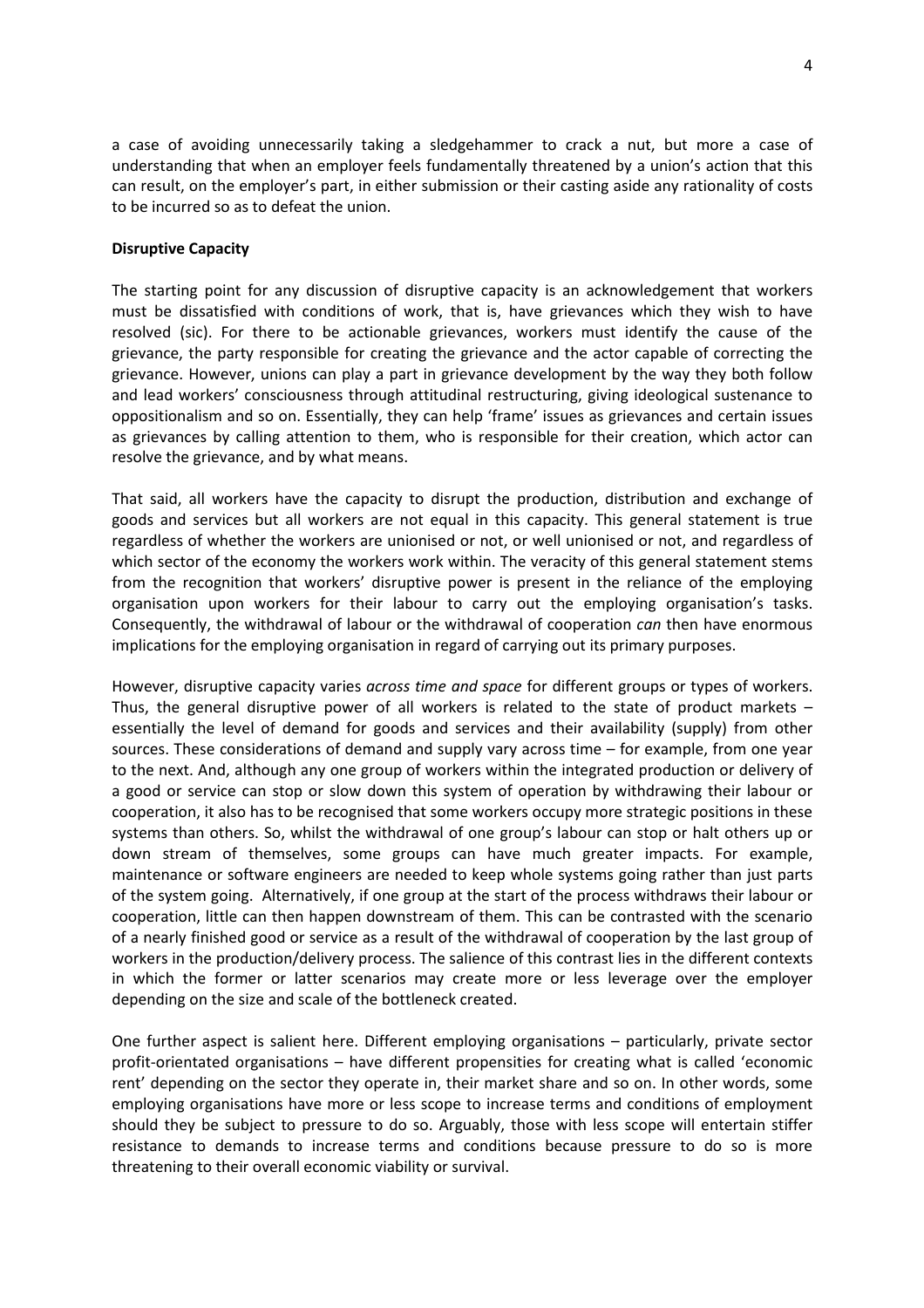The preceding discussion has concentrated on the situation where the employing organisation is the focus of attention. But the other important dimension in discussing disruptive capacity is the proportionality of the impact of the action upon the economy and wider society. Some groups of workers like relatively small number of rail workers or power workers can, at present, exercise a disproportionate impact on others as a result of not just the relative non-substitutability of the service but the immediacy of the impact of withdrawal.

What flows from this discussion? One point is that unions should consider focusing upon mobilising certain groups of workers in preference to others. That is to say that they should strategically orientate on strategic groups of workers who have the potential to wield more power than others. From this, the general strength of labour unionism could be ratcheted up by creating a demonstration effect of two sorts. One is that their action serves as a model for others to try to emulate, and the other is that in the wake of some stronger groups acting, weak groups are pulled along in their wash. This is the basis for attempts to establish pattern bargaining or create 'industry' effects. Another point is that unions should consider in the short to medium term organising certain employing organisations rather than others. A third is that unions should consider using the power of certain groups of strategic workers in a much more strategic manner for the benefit of all workers or members in a bargaining unit, however conceived. And, a fourth is that unions should recognise the difficulties here and look more closely at the other sources of power for exercising leverage (see below).

Whilst there are many possible objections to these lines of thinking such as the counter-impact of employers attempting to mollify those workers with strategic power as per an aristocracy of labour and that unions should not refuse to organise any groups of workers that approach them wanting to unionise, a discussion of these issues should lead to the exercise of more conscious choices by unions. For example, unions in Britain should not make, or be influenced to make, a fetish of union density. The preceding discussion highlights that issues of union identity and union mobilisation are just as important. And in regard of mobilisation, tactics can be critical. The willingness to use the process of balloting, giving notice and striking to up the ante and to refuse to stand down action on the promise of talks without firm substantive commitment to outcomes can differentiate some strikes from being mere irritants and some other strikes being compelling. The same issue of strategic approach is true for the timing and targets of action.

# Scarcity of Labour

Today, it is normally assumed by most commentators, and by many unions as well, that workers and their unions are helplessly at the mercy of the ebbs and flows of the labour market, the labour market itself influenced by supra-firm and national processes. Thus, it is viewed that workers are acted upon: they do not act. To give some examples; unemployment in Britain is at low levels currently but mass in-migration is also evident. Meanwhile, certain skills experience differential demand and some workers are deemed to have outdated, outmoded skills. All of these phenomena have taken place regardless, and in spite of, what workers and their unions have demanded or done. Although workers are often at the mercy of the labour market which necessitates not just union organisation but also political representation to regulate the labour market, is it the case that unions punch well below their collective weight here in a situation where in some areas and labour markets there is also most zero percent unemployment?

To guide us here, we need to ask the question: historically, what are the means available to unions to increase the scarcity of labour? Firstly, limiting the supply of labour by establishing a number of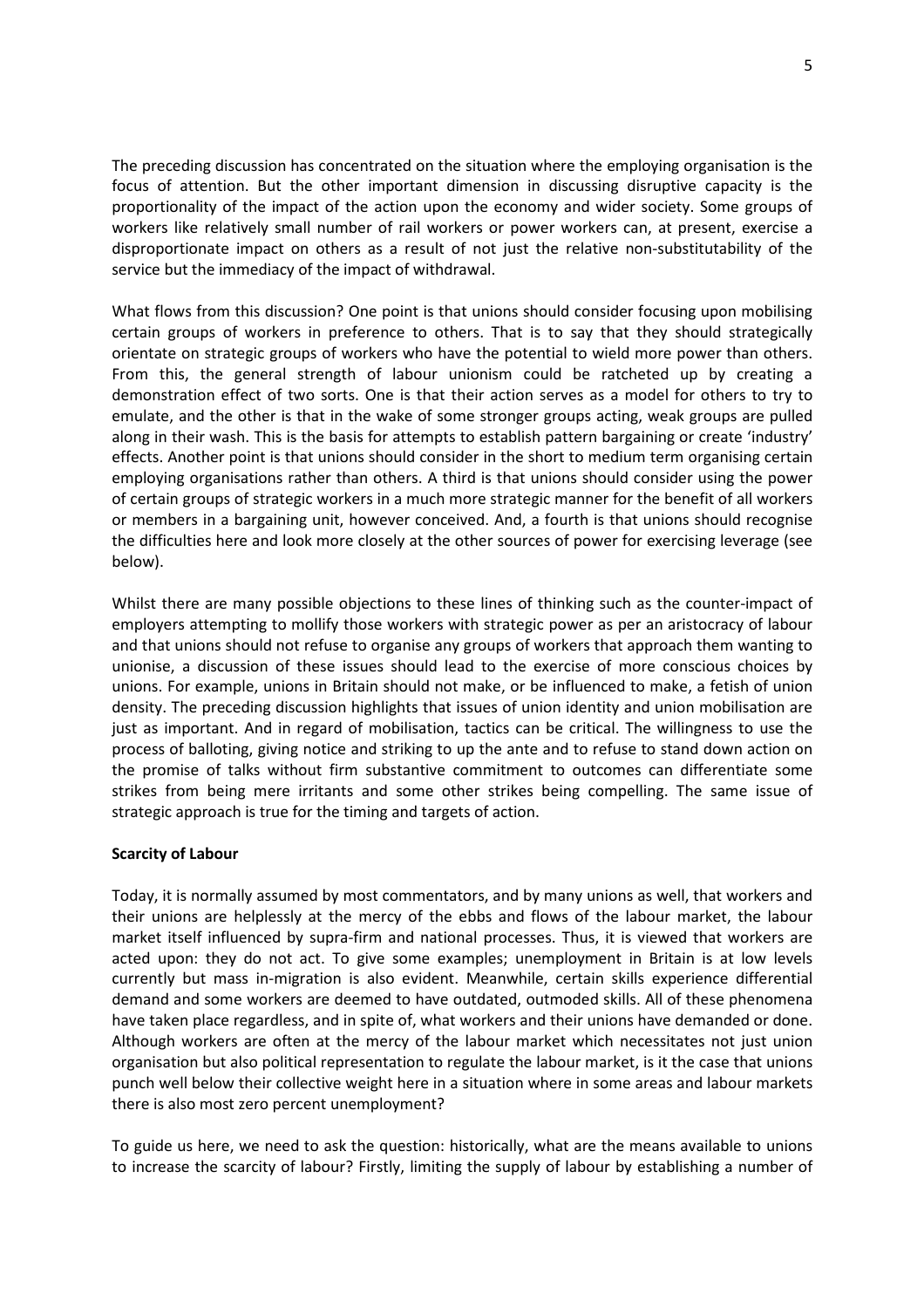entry barriers to particular labour markets for particular skills. This may be achieved through apprenticeships, qualifications and recognised experience. Sometimes, this can take the form of regulation by professions. Secondly, by raising the school age, increasing the proportion of the workforce in further and higher education, reducing the retirement age, reducing the working week and so on, the size of the workforce can be reduced in order to increase labour scarcity. Thirdly, by restricting entry to the labour market or specific labour market to workers from other countries, again the degree of labour scarcity could be increased. Fourthly, by increasing demand for labour by engaging in employment creation schemes as a result of state expenditure on public building projects. Each of these means present their own challenges in terms of morality, union policies, national legal framework and relations of power. In particular, unions are in nearly all these scenarios dependent upon acting upon another actor to set in train a particular form of regulation – for example, creating a regulatory body or changing the direction of regulation – rather than being able to act directly upon the employment relationship or in the workplace. This means that union influence here becomes that bit more dissipated and diffuse. Consequently, many would consider that unions cannot make much progress of the labour scarcity front at the present and therefore should concentrate their attention and energies on other areas.

# Political Influence

It has traditionally been assumed that unions exercise political influence through the creation and/or support of their 'own' left-of-centre, social democratic party. The focus for this comprises the national political stage, and in particular government and parliament, influenced through individual membership and institutional affiliation. Given the domination of neo-liberalism, the domination of policy circles by the business lobby and the reduction in union institutional influence in the Labour Party, less thought has been given to looking at unions as actors which a) support a competing array of left-of-centre parties, and, b) act as pressure groups to exert influence on an array of actors that have a role influencing union members' interests.

Before looking at these, it is worth noting that targeted political and financial support for candidates for elected office remains an under-explored and under-utilised option which few unions in Britain either have as policy or fully implement. Such a policy sees the Labour Party as a broad church, within which there are 'better' or 'worse' candidates to support through campaigning for and providing financial resources for. Consequently, before support is given candidates are asked whether they support an itemised list of union policies (and incumbents' voting records are examined). But it also sees the creditable left as not enclosed entirely within Labour and, therefore, other independent left candidates are supported in similar terms. The leading exponents and practitioners of this approach are the RMT and GMB unions.

# i) Continental European left alliances

In a number of continental European countries (Demark, France, Germany, Greece, Italy, Norway, Portugal, Spain) and some further afield like Australia, the realignment of the independent radical left – that is groups and parties outside labour or social democratic parties - has taken place since the early 1990s, with the pace of this development picking up particularly in the mid to late 1990s. (However, some of the reconfigured components of these projects predate the 1990s.) Each of these has achieved greater or lesser success, whether judged over time in each country and on comparative basis. The most successful projects – in terms of their electoral presence - have had to contend with the challenge of making compromises upon entering government coalitions while trying to remain true to their founding principles and politics. The most advanced of these left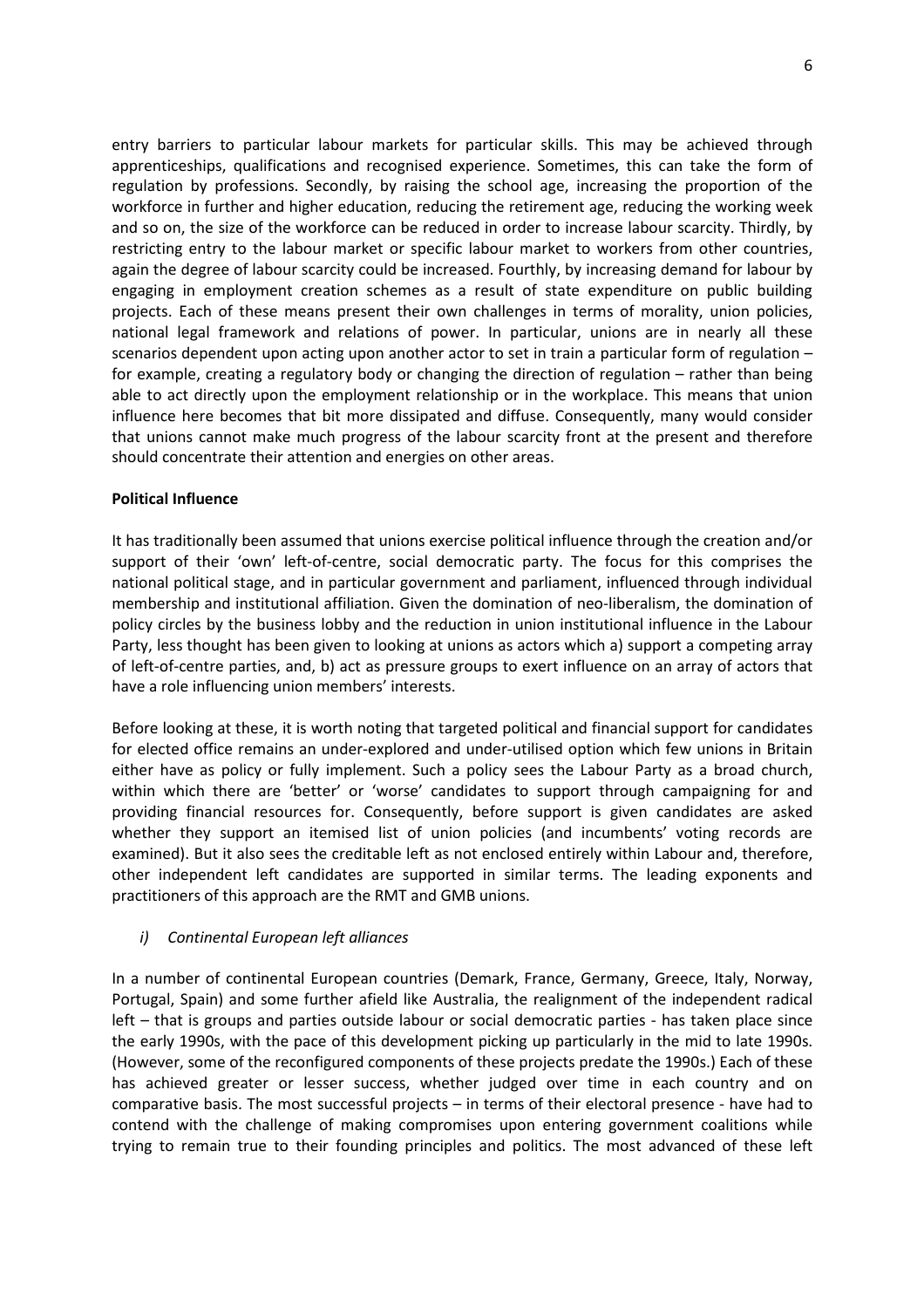realignment projects in terms of securing elected representation and wider memberships have been those in Denmark, Germany, Greece, Italy, Portugal and Spain.

The Left party – Die Linke - in Germany emerged first as an electoral alliance in 2005 and now exists as a fully-fledged political party. Made up from the Party of Democratic Socialism (PDS) - itself born out of the wreckage of the former East German ruling socialist party - and a breakaway from the West German-based Social Democratic party, which is Germany's version of Britain's Labour party, it now has significant representation in the federal and state parliaments. Critically, labour unionists from the top and bottom of two major unions (engineering IG Metal and public sector Ver.di unions) helped the process. In 2007, in Greece, Sy.ri.za – the coalition of the radical left - gained 14 seats in the national parliament, having picked up its first MPs and MEPs in 1994. Its main component is Synaspismos, standing for the Coalition of the Left of Movements and Ecology, which was founded in 1992. In Portugal, the Left Bloc was formed in 1999 from a number of existing left parties and currently has 8 MPs and 1 MEP. All these parties and coalitions have developed in train with the emerging popular opposition to neo-liberalisation, globalisation and imperialism.

In Norway, where the left realignment phenomena, the Red Electoral Alliance, has fared poorly by contrast with those elsewhere, in 1999 the Campaign for the Welfare State was established by six national public sector unions and joined by nine others from the private sector and an array of other civic pressure group organisations shortly afterwards. This then led to a broader alliance, the Popular Movement for Public Services in 2002, and a coalition between different parties of the left, including the Norwegian Labour party, at the behest of the union movement. All this bore fruit when a new centre-left government in 2005 was elected, adopting much of the policy advocated by the coalitions.

This short consideration of left of Labour parties and coalitions serves a number of purposes here. First, to highlight that the case for left of Labour political representation should be considered and one way of doing this is to look at the continental experience. Second, in doing so, the impact of these left parties and coalitions should not be judged solely in terms of the number of their elected representatives but also in terms of their impact in

- shifting the political agenda to the left
- giving sustenance to workers' opposition and resistance to management and employers, and
- pulling social democratic and labour parties back to the left.

This latter point is worth elaborating for one way of influencing such parties is not always from within. Indeed, by courting or supporting or working with other relevant political parties, it is possible to apply pressure on Labour-type parties. Third, left realignment can take the form of the creation of a single political party (or new parties) as well as existing left parties cooperating in electoral and organisational alliances where dissolving themselves into a new organisation is not required. Fourth, and following from this, if the conditions in Britain are seen to be inopportune for the development of the left realignment that has taken place on the continent – because of the absence of proportional representation or left sectarianism – then the example of Norway develops more purchase (see below for an application of this argument under 'social movements' and 'producer-user alliances').

# ii) Acting as pressure groups

Whilst unions have always acted as pressure groups whether by design or by necessity, the experience of having a decade of a Labour government has substantially reconfigured this process.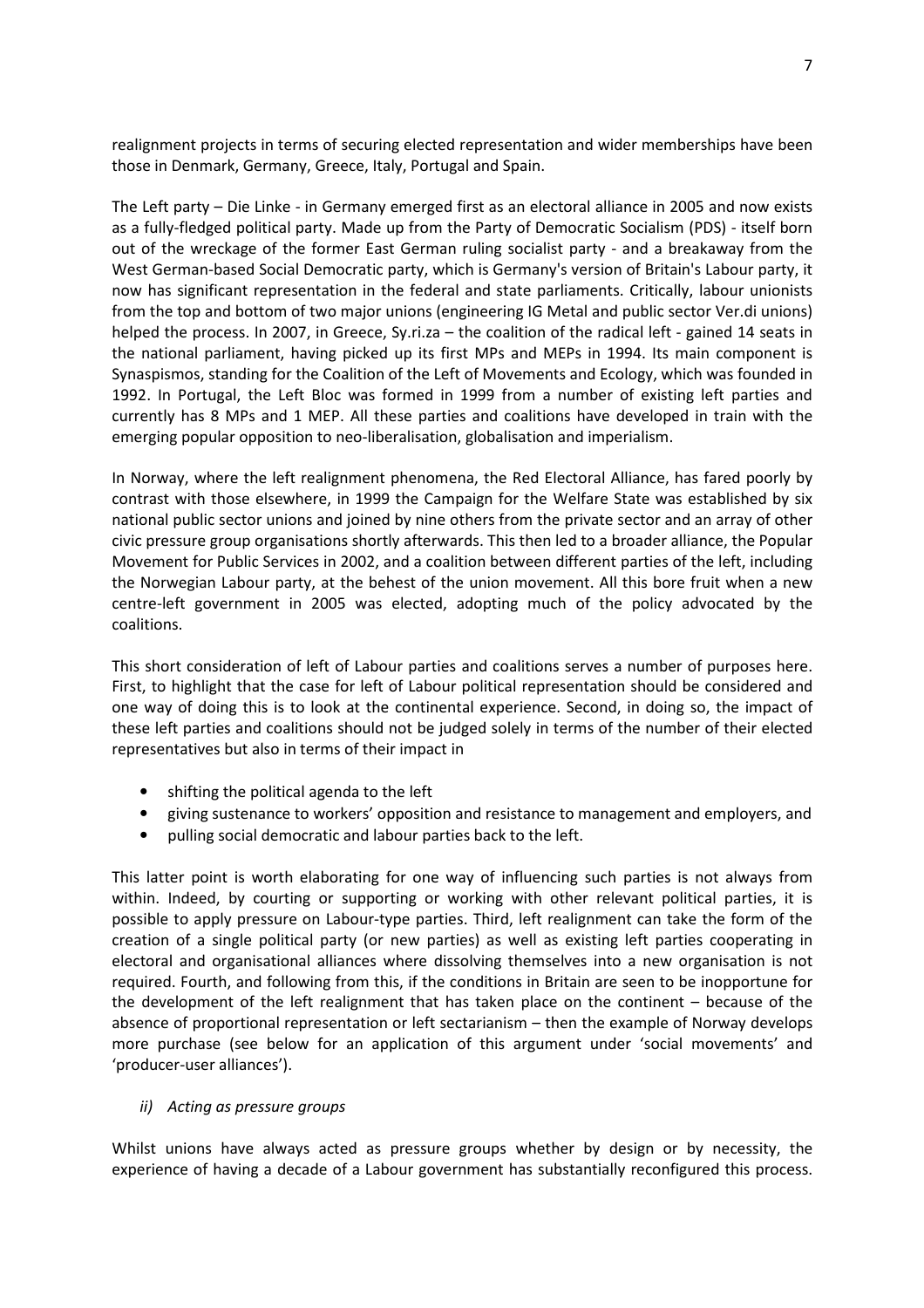The period of the run up to 1997, when it became increasingly clear that Labour would win the forthcoming general election, the period of Labour in office, and the prospect of future general elections where the compulsion has been not to 'rock the boat' through criticism and behaviour lest this damage Labour's electoral standing have all concentrated affiliated unions' attentions on the political process within Labour. Of course, this is understandable and correct up to a point but it was also clear prior to 1997 and ever more since 1997 that the outcome of these efforts by unions would be a lot less than in previous periods because of capture of the Labour Party by the Blair-Brown 'new' Labour project. Consequently, affiliated unions have put too many eggs in one basket and therefore should consider how non-affiliated unions have acted as pressure groups upon government and other state and non-state bodies. The point here is two-fold. First, that any government can be influenced outwith its own party political structures – that is through direct pressure being applied on government. Second, that there are a number of voluntary and statutory regulatory bodies (like professional bodies and quangos), especially under the increasingly devolved political settlement in Britain, which have influence over the employment relationship and wider society. In regard of these, pressure can be applied on them for two reasons – because they can influence government on policy through a process of dialogue and bargaining, and because they can influence how government policy is applied in their roles as implementers of policy. In addition to this, unions can act as pressure group actors in two other main ways (see below on 'social movements' and 'producer-user alliances').

This paper now moves on to examine a number of areas which do not readily fall within the three categories of disruptive power, labour scarcity and political influence.

#### Solidarity

Solidarity between workers – particularly solidarity given to workers on strike by others, through financial donations, demonstrations and sympathy industrial action – is often said to be the way to win industrial disputes. However, only solidarity of an industrial action type is likely to be able to help striking workers win a strike because the other types of solidarity can at best sustain the strikers, where the unproven assumption is that striking for longer will be sufficient to win the strike. Consequently, the most important issues here concern the disruptive power of sympathy action, which employing organisations and sectors it affects, as well as whether the action thereby creates its own political leverage. Therefore, we can largely situate the component of solidarity action within the earlier discussion of industrial action.

#### Political Strikes

 $\overline{a}$ 

Although Britain has almost no substantial history of political strikes<sup>2</sup> compared to many continental European countries such as France, Greece, Italy and Spain, a discussion of political strikes is still worthwhile. The reason is that unions should consider the strategy of making *political* capital of their industrial action. The lesson from unions' continental cousins is that in the public sector and over issues of government policy, strikes can be used to create and exercise political leverage by making the industrial action – and the reasons giving rise to it - a 'political' hot potato. The current (at the time of writing, late November 2007) strikes against pension reform in France are a case in point. This means that to exercise this type of leverage, the strikes cannot be carried out in a token and episodic manner. Rather, they have to be of a more widespread and sustained nature, shutting

 $2$  This is largely because of the economistic nature of labour unionism in Britain, where political matters have been dealt with through the Labour Party, and because of the legal framework for lawful disputes.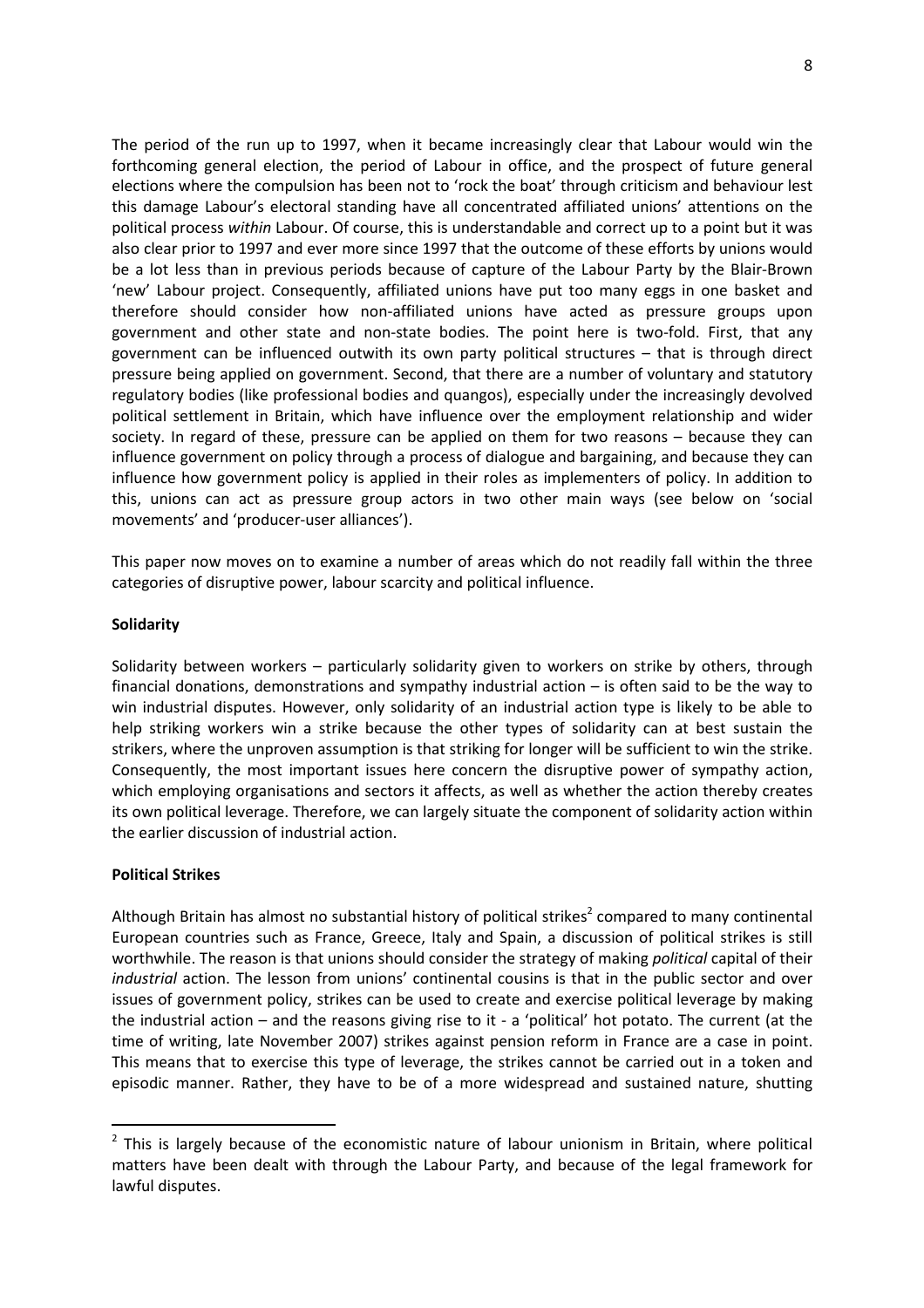down or seriously disrupting the major and essential services in all major centres of population. Moreover, and in tandem with strikes, unions in Britain could also learn something useful about street mobilisation of their seven million members from their counterparts in France, Germany, Greece, Italy and Spain.

The strategy deployed in these other European countries is thus not just about shutting down the services but also about both maximising the visibility of the action (to the public, government and strikers) and the participation of workers in the strike by holding mass demonstrations. The purchase of using strikes to make political capital is that, whether for public sector unions or unions in general and where the government is the bargaining partner, the strikes offer the possibility of undermining the political legitimacy and stability of the government, forcing it to consider giving in to the strikers' demands in order to restore its – the government's – political legitimacy and stability.

At the moment, strike action in Britain which is in the public sector is seldom beyond a day long in its entirety or is confined to a serious of one-day strikes with considerable gaps in between. Just as crucially – the joint-union strike over pensions in March 2006 being the only exception in recent years – these strikes require that there is coordination between different unions and groups of workers so that they strike on the same day to maximise the impact. Whilst current industrial action legislation makes solidarity action unlawful, there is no legal impediment to the coordination of different unions' strikes on this basis. Even different settlement dates do not cause an insurmountable problem for seldom are the settlements actually made on these dates, providing windows of opportunity, and once a lawful mandate for industrial action is triggered, it has no time limit on its subsequent longevity. Rather, political will on the part of different unions, and their respective leaderships, is the key factor here to realising not just that 'an injury to one is an injury to all' but that 'strength is unity'.

#### Social Movements

Social movements are often heralded as potential saviours for the union movement, be these the anti-war/peace, anti-racist, anti-globalisation, anti-poverty or environmental movements. In order to have some appreciation as to whether this is a realistic claim or suggestion, we need to dissect what are meant by the terms 'social' and 'movement' before going on to discuss their aims and those of unions. By 'social', it is normally meant that the movements are not part of the formal political process (at local, regional and national levels of elected bodies, quangos and the state). Nonetheless, that does not mean these movements are not political for they act as political agencies and they act for political ends. Moreover, they operate as political bodies in terms of creating political leverage and identifying points of leverage in any and all spheres of public life. Most obviously, social movements are extra-parliamentary agencies based on mass mobilisation and direct participation like public meetings, demonstrations and the like. What is much more open to contention is what is meant by the term 'movement'. Using such a term implies something positive about the collective's size, internal coherence and commonality of aims. If we are to define a model of a movement, it would be something like a social phenomenon which has:

- a commonality of an agreed singular aim across its self-selected constituents and concerned constituency, with a small number of commonly agreed secondary aims
- a wide geographical dispersion with a critical mass in localities, communities and networks across this spatial dimension
- the attachment of a large number of politically engaged and politically active lay people within it
- the affinity of a large number of politically engaged and politically active lay people to it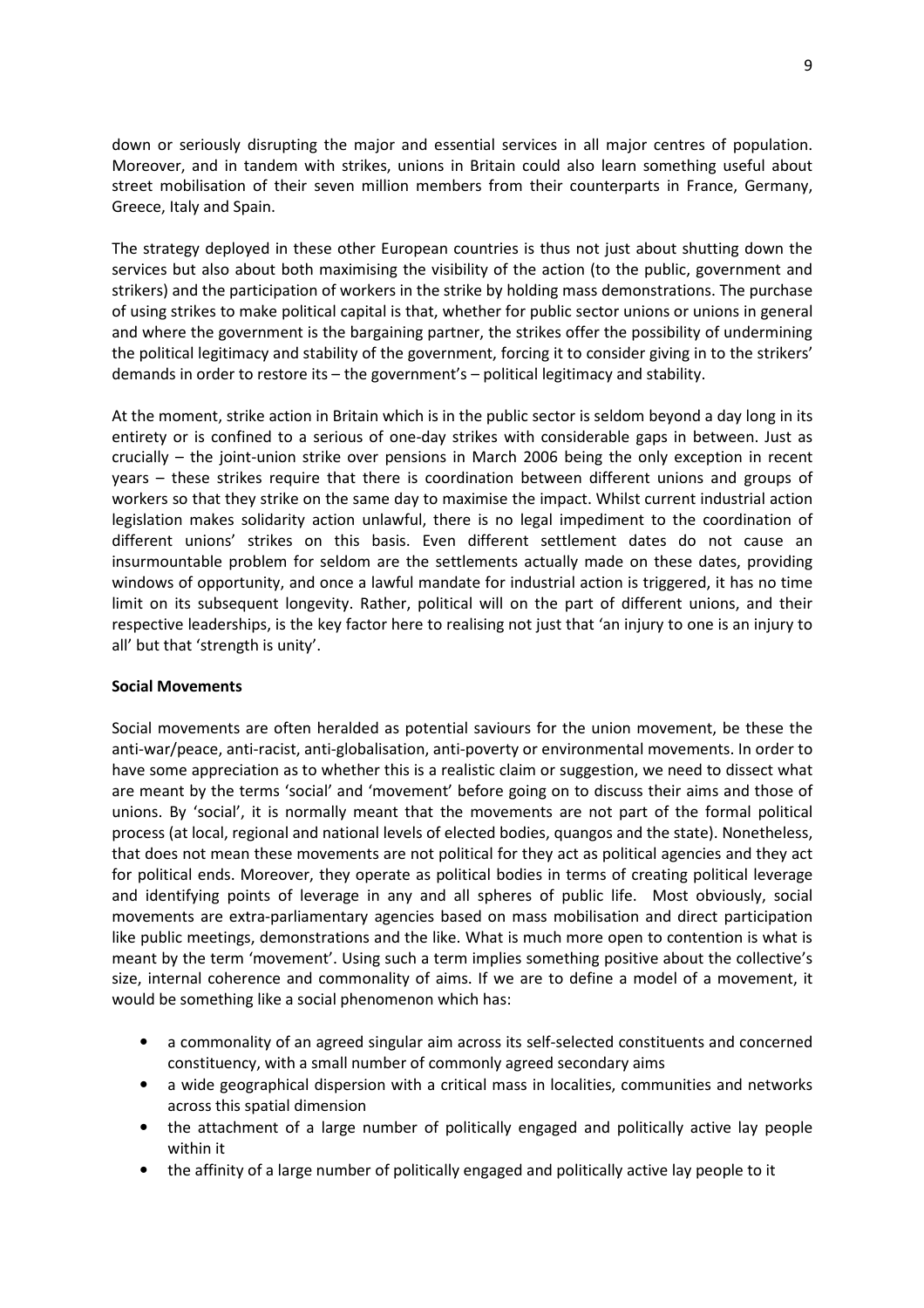- a common internal identity which conveys the aims of the movement and the strategy and tactics deployed, as well as this identity being both representative and the sum of those in and attached to the movement
- a common external identity which has purchase and currency with a large number of people and this identity conveys the broad aims of the movement as well as some of the strategy and tactics deployed

We can also reasonably infer that any 'movement' will have a vitality of spirit and activity to it. On top of this, the resources of such a movement are created by voluntary action (activity and donations) and even where people are employed as a result of a resource, they are subject to direction and accountability to the constituents of the movement.

The importance of laying out this model is because union activists frequently use the term 'movement' in rather dubious and contentious ways, essentially and implicitly stating what they wish was the case rather than what actually is the case. Thus, for example, such talk of the 'union movement' implies a far greater degree of vitality, coherence and unity than is now the case compared to, say, the 1970s. We could best get a measure of the relative degree to which unions form a 'movement' by hypothetically asking a cross section of union members if

- they feel like they are part of, or belong, to the 'union movement'?
- if they do, why this is the case, what do they think the union movement's purpose is and what do they do to act on this feeling?
- if they do not feel part of the 'union movement', why they do not, and what would make them feel like they did?

The responses (of members, not activists) would in all likelihood suggest that some essential features of a 'movement' are currently missing because whilst the union 'movement' has a common heritage of labour unionism and social democracy and expresses the fundamental aspect of what it means to be a worker, it also has many differences stemming from occupational and political factors. Thus, some members will show greater identity with their own union than the wider union 'movement'. And the TUC, as one of the few cross-union symbols of the union 'movement', is not particularly visible or influential in order to cement a common, purposeful identity across unions.

The same mapping exercise can be applied to any of the social movements listed above. But, for many within other social 'movements', there is often no form of membership, and in other cases, the 'movements' are made up of different campaigning organisations that are not membership based. In toto, this may lead to the conclusion that sometimes the terms 'milieu' and 'campaign' might be more appropriate than 'movement' in the cases of these social movements. What is also important to recognise is the dynamics of each 'movement' can be quite different in their nature and rhythms. In the case of the current anti-war movement, the inability to stop the invasion (and then end the occupation) of Iraq has had a considerable and deleterious impact on the quantitative and qualitative nature of that movement. It is also the case that this anti-war movement is quantitatively and qualitatively different from those concerning British military action in the former Yugoslavia and the first Gulf war. Again, these points are raised by way of highlighting the different dynamics and context that affect any single 'movement' – indeed, it is likely that if a Venn diagram of all recent anti-war movements was drawn, only a very small number of the hard left would be common to all.

The overall point of this discussion is that the aspiration and expectations of those who rightly advocate closer working relationships between unions and campaign groups should be grounded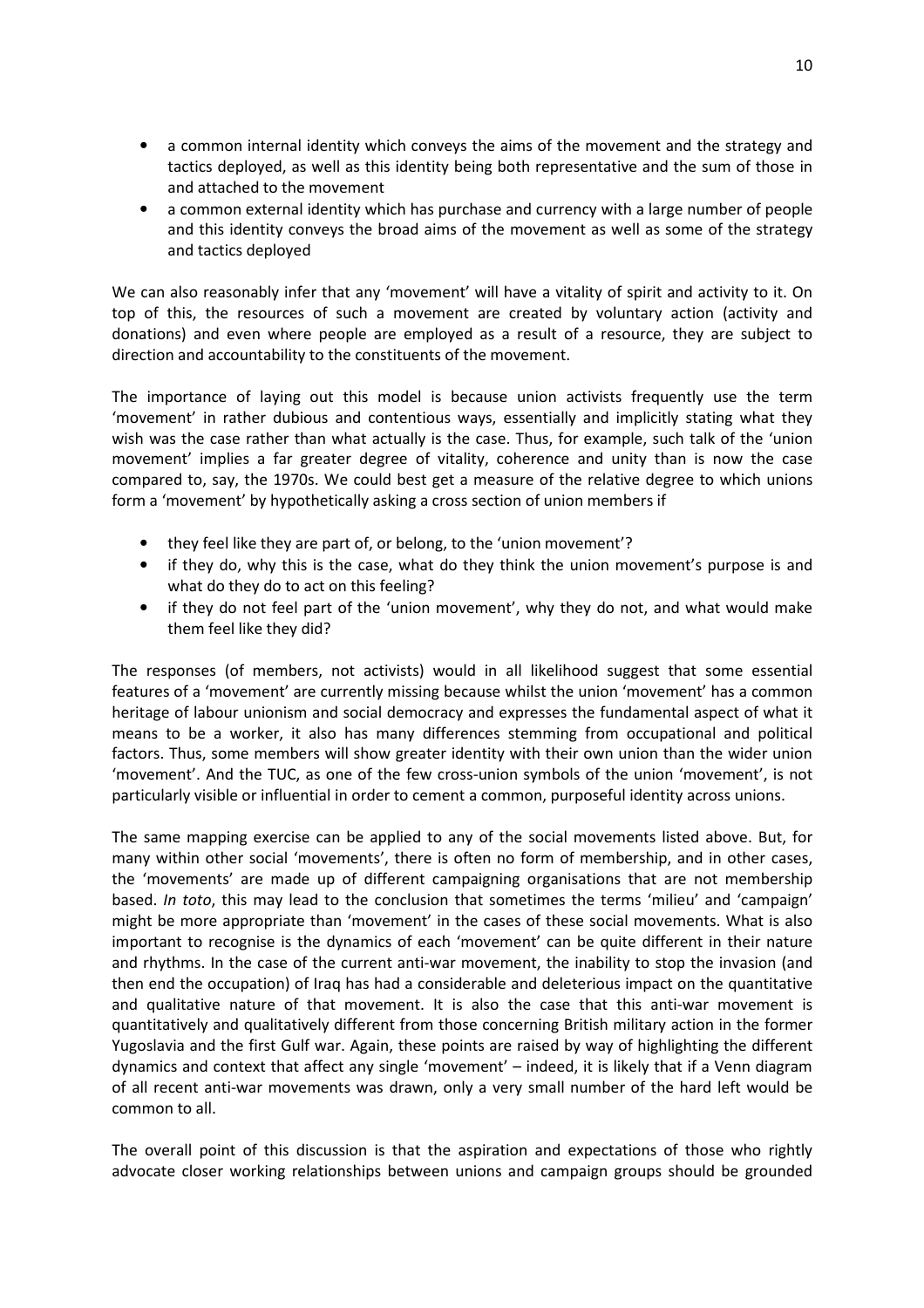and tempered – both in terms of what the union movement and other social movements are - so that a realistic appraisal of the possibilities is made. In other words, we must recognise what are commonly termed as social 'movements' are often quite diffuse in aims and nature which means achieving engagement and common action with them are far from easy or straightforward. Nonetheless, how could social 'movements', campaigns and the like help unions or how could both help each other?

First, areas of manifest common interest need to be identified, and working relationships and trust established on these thereafter. Here, unions would need to have multiple relationships with a number of different 'movements' spanning their own interests. Joint working and campaigning over a number of issues at different levels (local, national, international) could then be set in train, over and above the obvious times of need, like a GateGourmet situation, where the unions need to call upon outside help. The fundamental premise here is about creating wider popular mobilisations of support – physical as well as financial – but this must be a two-way street in order to create strong and mutually reinforcing relationships. Second, activists from social 'movements' could be targeted for recruitment to the union movement as lay activists or full-time organisers in order to replenish the cadres of activists and personnel. Third, the way in which campaigning organisations organise could be transferred as models of 'best practice' into the union movement through cooperation with individual unions. In return, unions would then encourage their activists to move into these social 'movements' in order to reciprocate and cross-fertilise.

#### Producer-User Alliances

In recent times, it has almost become a new orthodoxy that producers are deemed to have vested self-interests which are conservative, even backward, and that these are in antagonism with those of the more numerically preponderant users and consumers whose needs are deemed, in contrast, to be modern and progressive. However, Labour's firm adherence to implementing neo-liberalism has now gone so far that it is becoming clear that the unions should seriously examine, as collective organisations of the producers and deliverers of goods and services, the utility of forming alliances with wider citizenship as the users and consumers of these goods and services. The rationale here is that unions' and citizens' interests are intertwined and interdependent because the defence of jobs and their terms and conditions of employment, in the current context, is the most likely defence of the quality of good and services.

This argument is most easy to appreciate in the case of the provision of public services. In the Department of Work and Pensions (DWP), millions of calls go unanswered from claimants and millions of items of mail concerning tax lie unopened in the Revenue and Customs (HMRC), both due to cuts in staff and service. 'Discgate', where personal data on millions was lost in November 2007, was another example of the outcomes of cost-cutting. Similar points about the connection between the poor levels of service, poor terms and conditions of staff and lack of staff can also be made about the fire service, the NHS, public housing and areas like the railways where public subsidy remains critical.

It is normally assumed that users and consumers are not capable of being organised collectively. They are regarded as being atomised individuals, with the only direct representation of their interests being possible through statutory quangos, usually comprised of self-selected members of the professional classes. However, a cursory glance around local newspapers shows that any number of campaigns have sprung up in defence of local services of one type or another. The challenge in organising users and consumers is to establish links between their campaigns as well as to leave an organisational mark behind when they wind down. One indication of what has so far been achieved